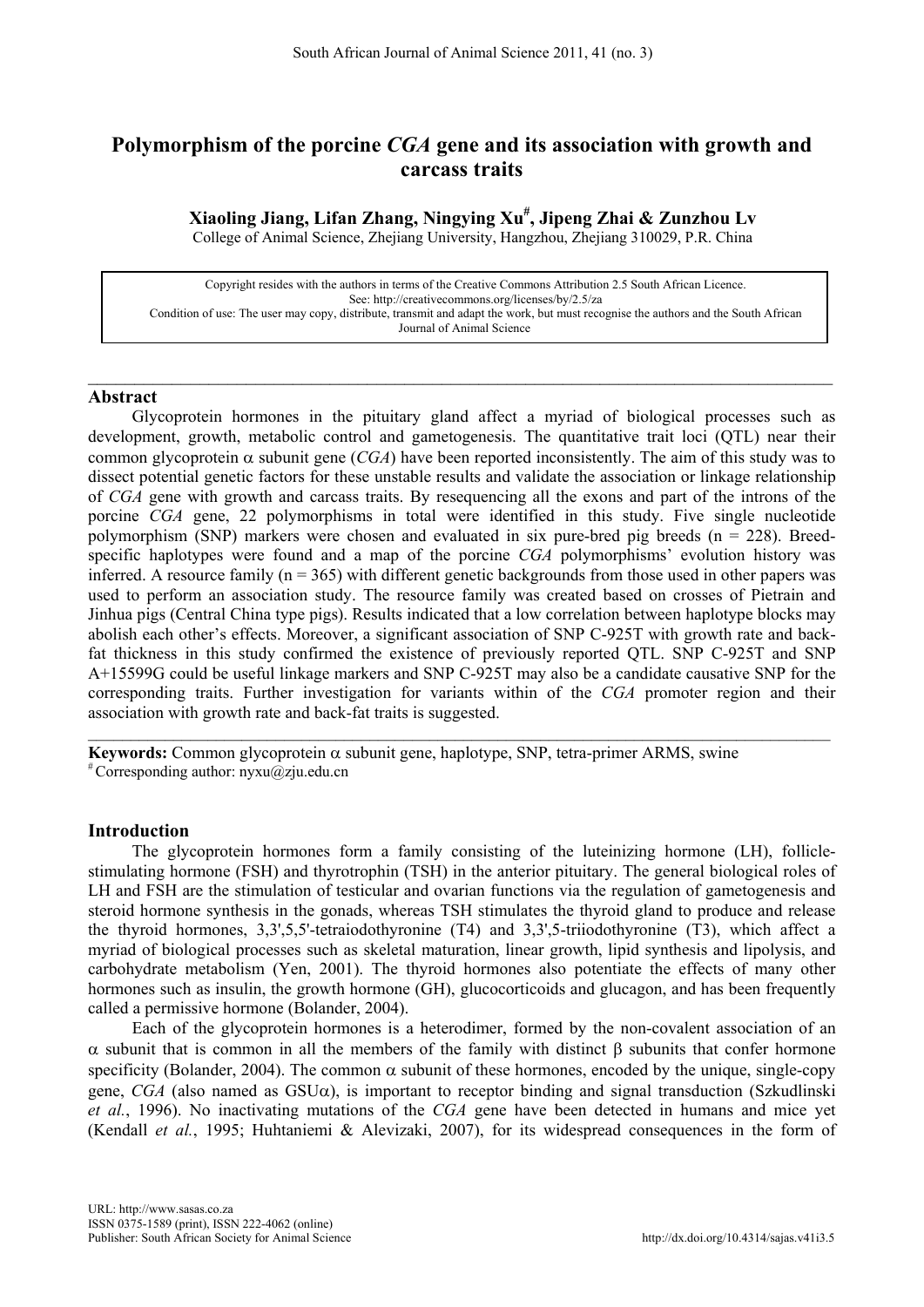hypogonadism, hypothyroidism and so on. Mice with the *CGA* gene knockout were viable, but exhibited severe growth insufficiency and infertility (Kendall *et al.*, 1995).

The porcine *CGA* gene is located on the p arm of *Sus scrofa* chromosome 1 (SSC 1) and consists of four exons and three introns (Kato *et al.*, 1991). A microsatellite marker in the intron 1 (named as PGHAS or ALPHA) has been identified (Moran, 1993) and used in genetic studies. Considering the extensive effects of the glycoprotein hormones, especially TSH, their common *CGA* gene shows to be a promising candidate gene for economic important traits. However, comparing with the large number of Quantitative trait loci (QTL) that have been mapped on SSC 1, there are only a limited number of QTL adjacent to the *CGA* gene, and they have only been reported in some studies (Malek *et al.*, 2001; Beeckmann *et al.*, 2003; Evans *et al.*, 2003; Liu *et al.*, 2007) and were undetectable in others (Rohrer & Keele, 1998; Bidanel *et al.*, 2001; De Koning *et al.*, 2001; Beeckmann *et al.*, 2003; Rohrer *et al.*, 2006; Liu *et al.*, 2007; Edwards *et al.*, 2008).

To dissect potential genetic factors for these inconsistent results and validate the association or linkage relationship of the *CGA* gene with the growth and carcass traits, a resource family with different genetic backgrounds from those used in other studies was utilized. The resource family was created based on crosses of Pietrain and Jinhua pig (Central China type pigs). First, DNA variations of the sequence of the *CGA* gene were identified by resequencing all exons and part of the introns. Single nucleotide polymorphisms (SNP) were chosen to develop new SNP markers for association analyses. Prior to the association analyses, the SNP markers were evaluated in six pure-bred pigs including pure-bred Pietrain and Jinhua pig breeds to construct breed-specific haplotypes and investigate their evolution history. Both porcine *CGA* haplotypes and single SNP were analyzed in the association study to examine the association of variants with growth and carcass traits.

## **Materials and Methods**

Genomic DNA samples were obtained from 622 pigs: 228 belonged to six pure-bred breeds (57 Yorkshire, 30 Duroc, 27 Landrace, 24 Pietrain, 49 Jinhua pigs, 41 Jiaxing Black pigs) and the others to a three-generation resource family from crosses of Pietrain and Jinhua pigs. The resource population was created by first mating three Pietrain boars and three sows to two Jinhua pig sows and three boars, respectively. Seven litters of  $F_1$  individuals were produced. From six of the seven  $F_1$  litters, six boars and 23 sows were chosen to produce 39 litters of  $F_2$  animals. Besides, two of the  $F_1$  boars were also mated back to the two founder Jinhua sows, and three of the  $F_1$  sows were mated back to the Pietrain boars. DNA samples were extracted from whole blood or ear samples using the traditional phenol and chloroform method (Sambrook *et al.*, 2001). The concentrations of DNA samples were measured by spectrophotometer and each was diluted to 10 ng/μL, exactly.

Growth and carcass traits of 34 F<sub>1</sub>, 36 backcross and 295 F<sub>2</sub> individuals were used in the association study. Growth traits analyzed included birth weight and average daily gain (ADG) from birth to weaning, from weaning to 180 days of age and from birth to 180 days of age. The carcass traits analyzed were head weight, carcass weight, ham weight, ham-muscle weight, ham external fat weight, carcass length, leaf-fat weight, back-fat thickness (BFT) at shoulder, between the 6<sup>th</sup> and 7<sup>th</sup> ribs, at last rib and last lumbar, and average BFT of these four positions; colour parameters (CIE  $L^*$ ,  $\hat{a}^*$ ,  $\hat{b}^*$ ,  $\hat{c}^*$ ,  $\hat{h}^*$ ) of *longissimus dorsi* muscle (LM), pH and conductivity of ham muscle and LM at 45 min *post mortem*, LM area, water-holding capacity and intramuscular protein, fat and water content.

To scan the porcine *CGA* gene for DNA sequence variations, the direct sequencing method was employed using DNA from 4 F1 boars, 1 Pietrain and 1 Jinhua pig. The porcine *CGA* sequence was obtained from the Ensembl database (http://www.ensembl.org/Sus\_scrofa/Info/Index) using the *Sscrofa*9 assembly. Upstream sequence of the gene was also obtained and aligned to the sequence published by Kato *et al*. (1991) to target the 5'-untranslated exon 1. Figure 1 describes the gene structure and the polymorphisms identified by alignment (shown as solid lines). Five sets of primers were designed to amplify all exons and part of the introns. The amplicons were sequenced in both directions. Sequence traces were assembled with the Seqman program (DNAStar, USA) and analyzed to search for SNP.

The tetra-primer amplification refractory mutation system (ARMS) PCR procedure (Ye *et al.*, 2001) was utilized here for SNP genotyping. This method employs four primers to amplify fragments representing each of the two allelic forms and a larger amplicon containing the SNP as control. Primers were designed by using the online computer program made accessible by Ye *et al*. (2001) [\(http://cedar.genetics.soton.ac.uk/public\\_html/primer1.html\)](http://cedar.genetics.soton.ac.uk/public_html/primer1.html) for five SNP loci: C-925T, C+14547T,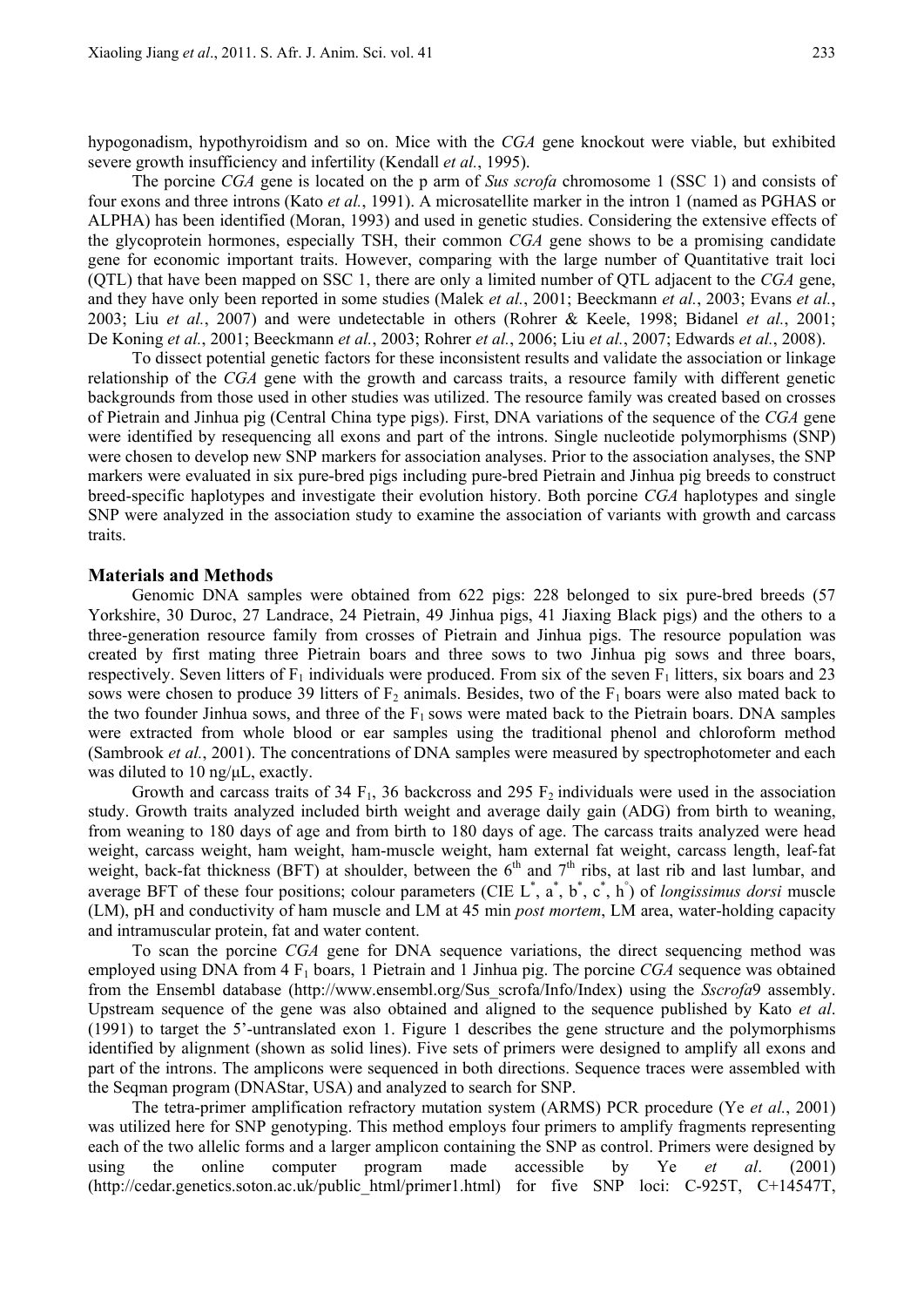C+15065T, A+15599G and T+15944A. Genotyping PCR was performed in a total volume of 10 μL containing 20 ng of template DNA, appropriate concentration of each primer (see Table 1), 200 μM dNTPs, 1 μL 10 x buffer and 0.4 U of Taq polymerase (TaKaRa, Dalian, China). The PCR profile was the following: an initial step of denaturation of 3 min step at 94 °C; then 35 cycles of 30 seconds at 94 °C, 1 min at respective annealing temperature and 1 min at 72 °C; and the final extension step was for 10 min at 72 °C. The PCR products were separated by standard electrophoresis on 2% agarose gels.

Genotype and allele frequencies of the five SNPs in six pig pure-breds were calculated using PopGen32 software (Yeh *et al*., 1999). Then, haplotypes were constructed by program PHASE (Stephens & Donnelly, 2003) and visualized in Haploview software (Barrett *et al.*, 2005). Linkage disequilibrium between SNPs was estimated with D' and  $r^2$ , and the linkage blocks were defined using the four gamete rule (Wang *et al.*, 2002).

Haplotypes of the resource family were inferred by program, PedPhase 3.0 (Li & Li, 2009). Polymorphism C+14547T was omitted from further analyses because of its serious amplification failure. Afterwards, associations between the haplotypes or genotypes of the *CGA* gene and the investigated traits were assessed using the SAS MIXED procedure (SAS Institute Inc.). The model used was:

 $Y_{ijkl} = \mu + H_i + S_j + L_k + \beta * X_{ijkl} + e_{ijkl}$ 

Where  $Y_{ijkl}$  = phenotypic value of traits;  $\mu$  = population mean;  $H_i$  = fixed effect of haplotype or genotype;  $S_i$  = fixed effect of sex; L<sub>k</sub> = random effect of litter;  $\beta$  = regression coefficient;  $X_{i,k}$  = live weight at slaughter as a covariate for carcass traits; and  $e_{ijkl}$  = random residual error. Multiple comparisons of least square means were adjusted with Bonferroni correction.

#### **Results**

The complete *CGA* gene was located on SSC 1 from position 58,190,063 to 58,206,411. A schematic representation of the porcine *CGA* gene and the identified SNPs are shown in Figure 1. Eleven potential polymorphisms were identified by comparison of the sequence obtained from the Ensembl database with that published by Kato *et al*. (1991). Fourteen polymorphic loci were detected by direct sequencing in this study, three of which were identical to the ones identified by sequence comparison.



**Figure 1** Schematic illustration of the porcine *CGA* gene and its sequence polymorphisms. Exons are presented by boxes and the transcription starting site is denoted as +1. Sequence variations identified by comparing the publicly available sequences are marked with solid lines, while the 14 polymorphisms detected by resequencing in this study are marked with dashed lines. Dotted lines represent the two microsatellites of *CGA* gene, i.e. ALPHA and (TG)<sub>n</sub>. The positions of the polymorphisms are assigned according to the DNA sequence of *Sscorfa*9 assembly. Resequenced regions are shown with bold horizontal lines in the lower panel.

Five SNPs: C-925T, C+14547T, C+15065T, A+15599G and T+15944A were selected to be genotyped by the tetra-primer ARMS PCR procedure (representative genotyping results are shown in Figure 2). Genotypic and allelic frequencies in six pure-bred pig breeds at these five loci are presented in Table 2. SNP C+14547T segregated in Chinese breeds, while SNP loci C+15065T and A+15599G were the only polymorphic in Western breeds.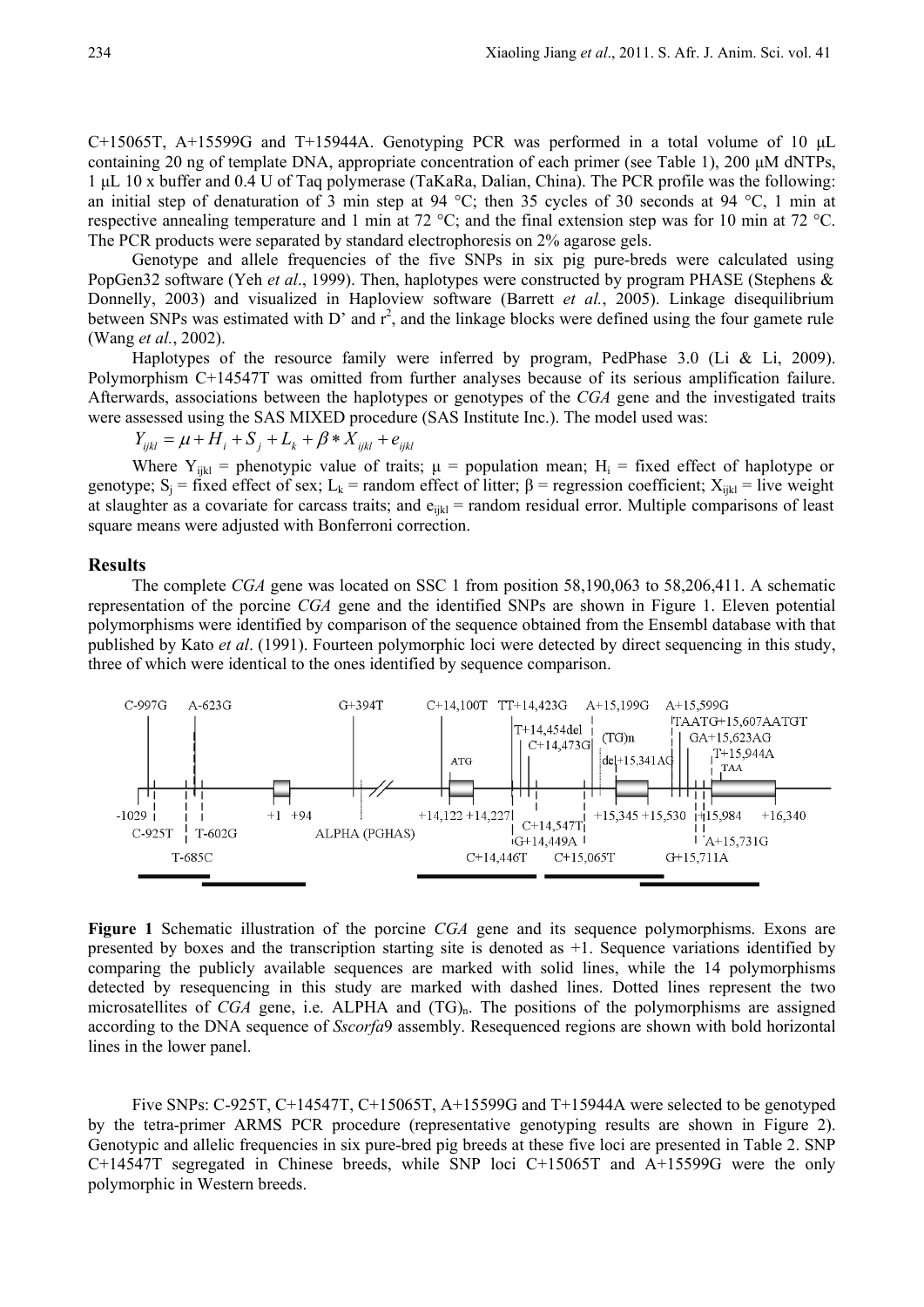Haplotypes were constructed by the program, PHASE, and the haplotype frequencies of each breed were calculated and presented in Table 3. Haplotype CCCGT existed nearly in all breeds, whereas haplotype CTCGT and TTCGT are only shared in Chinese breeds. Haplotype CCCAT, CCTGT and CCTAT are only shared in Western breeds. CCCGA and TCCGA are common in Jinhua pig, but are also found in Yorkshire and Pietrain breeds. Haplotype CCTGA was detected only in the Pietrain breed.

| Primer Name        | Primer Sequence (5'-3')               | $Conc*$ | $T_A$ | Products (bp) |
|--------------------|---------------------------------------|---------|-------|---------------|
|                    |                                       |         |       |               |
| $C-925T-inF$       | GGAACGGAAAGAAATCAACTTATAAC            | 0.4     |       | C: 122        |
| $C-925T-inR$       | AATCAGAGTTGTTCTGTGATTTATTATATA        | 0.4     |       | T: 95         |
| $C-925T-ouF$       | AAACTATGGAAGAAGATAATGGAAAT            | 0.08    | 57    | Control: 161  |
| $C-925T-ouR$       | GAGAGTTTACAACAACTCTGTAATACAAA         | 0.08    |       |               |
| $C+14547T$ -inF    | <b>TATTCAGTTTAGCTCATTTTGTTTGGTGTT</b> | 0.4     |       | C: 221        |
| $C+14547T$ -inR    | ATGTAAAAAAAAAGCAAACAAAAGACCG          | 0.4     |       | T: 165        |
| C+14547T-ouF       | CATCTAGGCACTTTCAGATTGTGAACAT          | 0.04    | 58    |               |
| $C+14547T$ -ouR    | CAAAACAAATTTACTGCATGAAATGGTT          | 0.04    |       | Control: 328  |
| $C+15065T$ -inF    | AGTCATGCTTGAAGAAAGAGAAACGAT           | 0.8     |       | C: 151        |
| $C+15065T$ -inR    | AGATATGCATAGGATGTCTCAACAGAAG          | 0.8     |       | T: 209        |
| $C+15065T$ -ouF    | GAGAATATTTTTGCCTCTGGGTAAAATT          | 0.08    | 59    |               |
| $C+15065T$ -ouR    | ATGGATTTTTCCTTATTATGAGATGGTAAA        | 0.08    |       | Control: 305  |
| $A+15599G$ -in $F$ | AAAGAAATGTCCCCAGAGCACATACG            | 0.4     |       | A: 162        |
| $A+15599G$ -inR    | AGTCGACACCTCTGGCATTAACCCTTAT          | 0.4     |       | G: 205        |
| A+15599G-ouF       | ACAATGTTGGTTCCAAAGAACATCACCT          | 0.06    | 63    |               |
| A+15599G-ouR       | CCCCCTCATCACCTCCATTCTAAATAAA          | 0.06    |       | Control: 313  |
| T+15944A-inF       | <b>TCAATTTTGTCTGCCTATCTATCCGT</b>     | 0.4     | 58    | T: 199        |
| $T+15944A$ -inR    | AGGAAAACAAAGATAGACGATAGATAGGTT        | 0.4     |       | A: 134        |
| T+15944A-ouF       | ATCAGCTGAAAAGAAGAATGTGTGAATA          | 0.1     |       |               |
| $T+15944A$ -ouR    | <b>TTAATTTTTCATTCTGAGAAATCAGCAG</b>   | 0.1     |       | Control: 227  |
|                    |                                       |         |       |               |

**Table 1** Tetra-primers ARMS-PCR genotyping

\*Conc: final primer concentration,  $\mu$ M; T<sub>A</sub>: annealing temperature, °C.

Linkage disequilibrium between SNPs (D' and  $r^2$ ) was estimated by Haploview software. The linkage blocks defined using the four gamete rule are shown in Figure 3. SNP A+15599G and T+15944A appeared to be in complete linkage disequilibrium (D' = 1), but their correlation coefficient is quite low ( $r^2 = 0.043$ ), indicating that one could not substitute the other one and both of them were required for providing the haplotype information. A similar relationship existed between SNP C+14547T and C+15065T. Though values of D' and  $r^2$  between SNP C-925T and others are low, lack of recombinant gamete types caused them to be correlated into one block. A recombination hot spot appears to exist between SNP C+15065T and SNP  $A+15599G$ .

Because of the serious amplification failure of SNP C+14547T in the resource family, this variant was omitted from further analyses. Haplotypes of the resource family were inferred by program PedPhase 3.0, and the results indicated that the founder Jinhua pigs possessed haplotypes C-CGT (i.e. CCCGT/CTCGT) and T-CGT (i.e. TTCGT), while the founder Pietrain had haplotypes C-CAT (i.e. CCCAT) and C-TGA (i.e.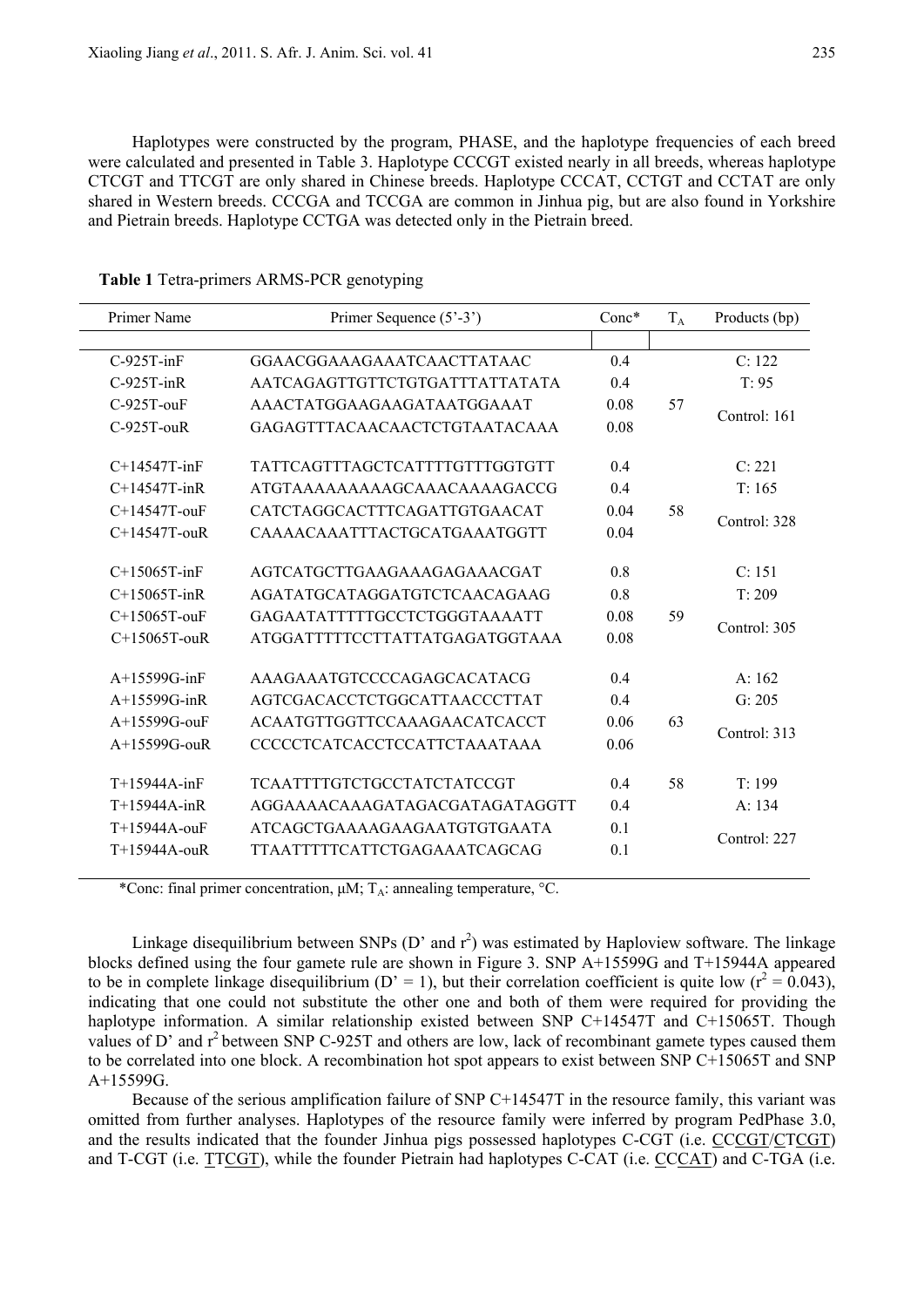CCTGA). Recombination between the two blocks was observed in the pedigree at a rate of approximately 0.06, and resulted in the emergence of another three haplotypes: C-CGA, C-TGT and T-CAT.



**Figure 2** Genotyping results of the five SNPs by the tetra-primer ARMS-PCR procedure. Representative genotyping results for loci a) C-925T, b) C+14547T, c) C+15065T, d) A+15599G and e) T+15944A.

Association analysis showed that no traits were associated (*P* <0.05) with the *CGA* haplotypes. However, significant association of SNP C-925T with carcass weight, BFT at last rib and ADG, and association of SNP C+15065T with intramuscular water content were observed (*P* values of genetic effects are presented in Table 4). The haplotype block 1, containing these two SNPs, is significantly associated with ham external fat weight and LEA, besides BFT and ADG. But no significant differences between haplotype block 1 groups were observed in average BFT and BFT at shoulder traits using multiple comparisons adjusted by Bonferroni correction.

SNP A+15599G is significantly associated with ham external fat weight, while SNP T+15944A is significantly associated with intramuscular water content. Significant association of haplotype block 2 with the LM area in addition to the ham external fat weight and intramuscular water content were observed.

# **Discussion**

The porcine *CGA* gene is composed of four exons and three introns spanning 16,349 bp of DNA sequence. The ATG translation starting site of this gene is in exon 2. Except for the two well-reported microsatellites, a total of 22 potential sequence variations were identified. Twelve of them were transition mutations, five were transversion mutations, and two were indel mutations. The remaining three sequence variations (TT+14423G, TAATG+15607AATGT, GA+15723AG) cannot be put under any of the three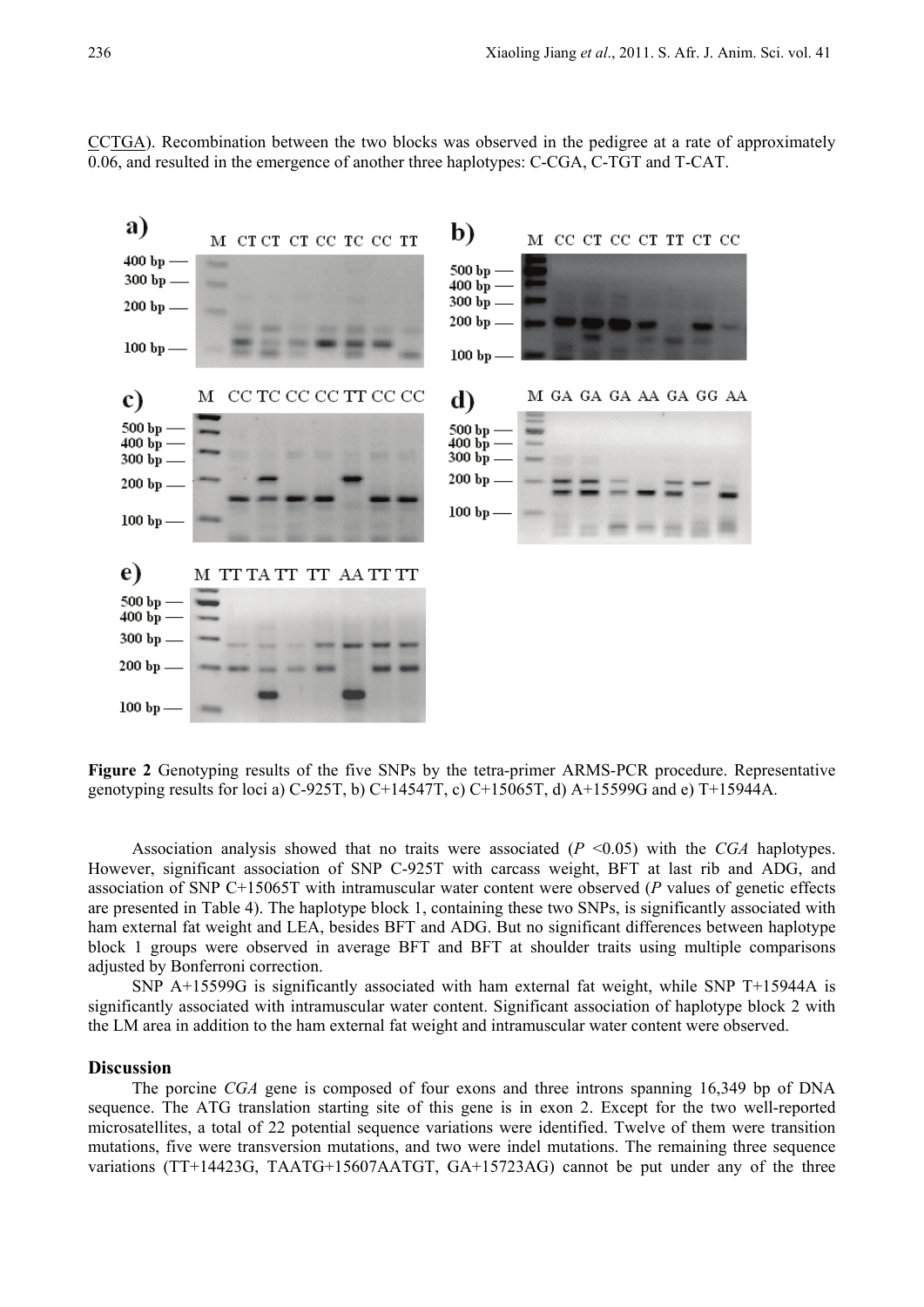classes, and that might have been caused by a sequencing error from the Kato's *CGA* DNA sequence. No coding mutation was detected in this study.

|            | <b>Breed</b>       |          |                | Genotypic Frequency | Allelic Frequency |                |                |
|------------|--------------------|----------|----------------|---------------------|-------------------|----------------|----------------|
| <b>SNP</b> |                    |          | AA             | AB                  | BB                | $\mathbf{A}$   | $\, {\bf B}$   |
| C-925T     | Yorkshire          | 57       | 0.983          | 0.018               | 0.000             | 0.991          | 0.009          |
|            | Duroc              | 30       | 1.000          | 0.000               | 0.000             | 1.000          | 0.000          |
|            | Landrace           | 27       | 1.000          | 0.000               | 0.000             | 1.000          | 0.000          |
|            | Pietrain           | 24       | 1.000          | 0.000               | 0.000             | 1.000          | 0.000          |
|            | Jinhua             | 49       | 0.816          | 0.184               | 0.000             | 0.908          | 0.092          |
|            | Jiaxing Black      | 41       | 1.000          | 0.000               | 0.000             | 1.000          | 0.000          |
| C+14547T   | Yorkshire          | 44       | 1.000          | 0.000               | 0.000             | 0.000          | 0.000          |
|            | Duroc              | 19       | 1.000          | 0.000               | 0.000             | 0.000          | 0.000          |
|            | Landrace           | $20\,$   | 1.000          | 0.000               | 0.000             | 0.000          | 0.000          |
|            | Pietrain           | 21       | 1.000          | 0.000               | 0.000             | 0.000          | 0.000          |
|            | Jinhua             | 42       | 0.691          | 0.262               | 0.048             | 0.821          | 0.179          |
|            | Jiaxing Black      | 33       | 0.091          | 0.879               | 0.030             | 0.530          | 0.470          |
| $C+15065T$ | Yorkshire          | 55       | 0.727          | 0.218               | 0.055             | 0.836          | 0.164          |
|            | Duroc              | 24       | 0.792          | 0.125               | 0.083             | 0.854          | 0.146          |
|            | Landrace           | 25       | 0.920          | 0.080               | 0.000             | 0.960          | 0.040          |
|            | Pietrain           | 22       | 0.044          | 0.609               | 0.304             | 0.364          | 0.636          |
|            | Jinhua             | 47       | 1.000          | 0.000               | 0.000             | 1.000          | 0.000          |
|            | Jiaxing Black      | 39       | 1.000          | 0.000               | 0.000             | 1.000          | 0.000          |
| A+15599G   | Yorkshire          | 56       | 0.054          | 0.269               | 0.679             | 0.188          | 0.929          |
|            | Duroc              | 30       | 0.200          | 0.633               | 0.167             | 0.517          | 0.483          |
|            | Landrace           | 27       | 0.000          | 0.222               | 0.778             | 0.111          | 0.889          |
|            | Pietrain<br>Jinhua | 24<br>49 | 0.208<br>0.000 | 0.667<br>0.000      | 0.125<br>1.000    | 0.542<br>0.000 | 0.458<br>1.000 |
|            | Jiaxing Black      | 41       | 0.000          | 0.000               | 1.000             | 0.000          | 1.000          |
|            |                    |          |                |                     |                   |                |                |
| T+15944A   | Yorkshire          | 56       | 0.857          | 0.143               | 0.000             | 0.929          | 0.071          |
|            | Duroc              | 27       | 1.000          | 0.000               | 0.000             | 1.000          | 0.000          |
|            | Landrace           | 26       | 1.000          | 0.000               | 0.000             | 1.000          | 0.000          |
|            | Pietrain<br>Jinhua | 23<br>49 | 0.217<br>0.265 | 0.783<br>0.551      | 0.000<br>0.184    | 0.609<br>0.541 | 0.391<br>0.459 |
|            | Jiaxing Black      | 41       | 1.000          | 0.000               | 0.000             | 1.000          | 0.000          |
|            |                    |          |                |                     |                   |                |                |

**Table 2** Genotypic and allelic frequencies at the five SNP loci in six pig pure-breds

Based on the haplotype frequencies among six pig breeds, haplotype CCCGT appeared to be the ancestral type. Then, a mutation of C to T at locus C+14547T occurred and segregated in Chinese pigs, while a mutation of G to A at locus A+15599G and a mutation of C to T at locus C+15065T occurred in Western breeds (Figure 4). The recombination existing between SNP C+15065T and A+15599G generated the new haplotype, CCTAT in Western breeds.

Segregation of SNP T+15944A and SNP C-925T occurred in Jinhua pig. Recombination between SNP C-925T and C+14547T generated the haplotype, TTCGT. The two microsatellites in *CGA* gene may act as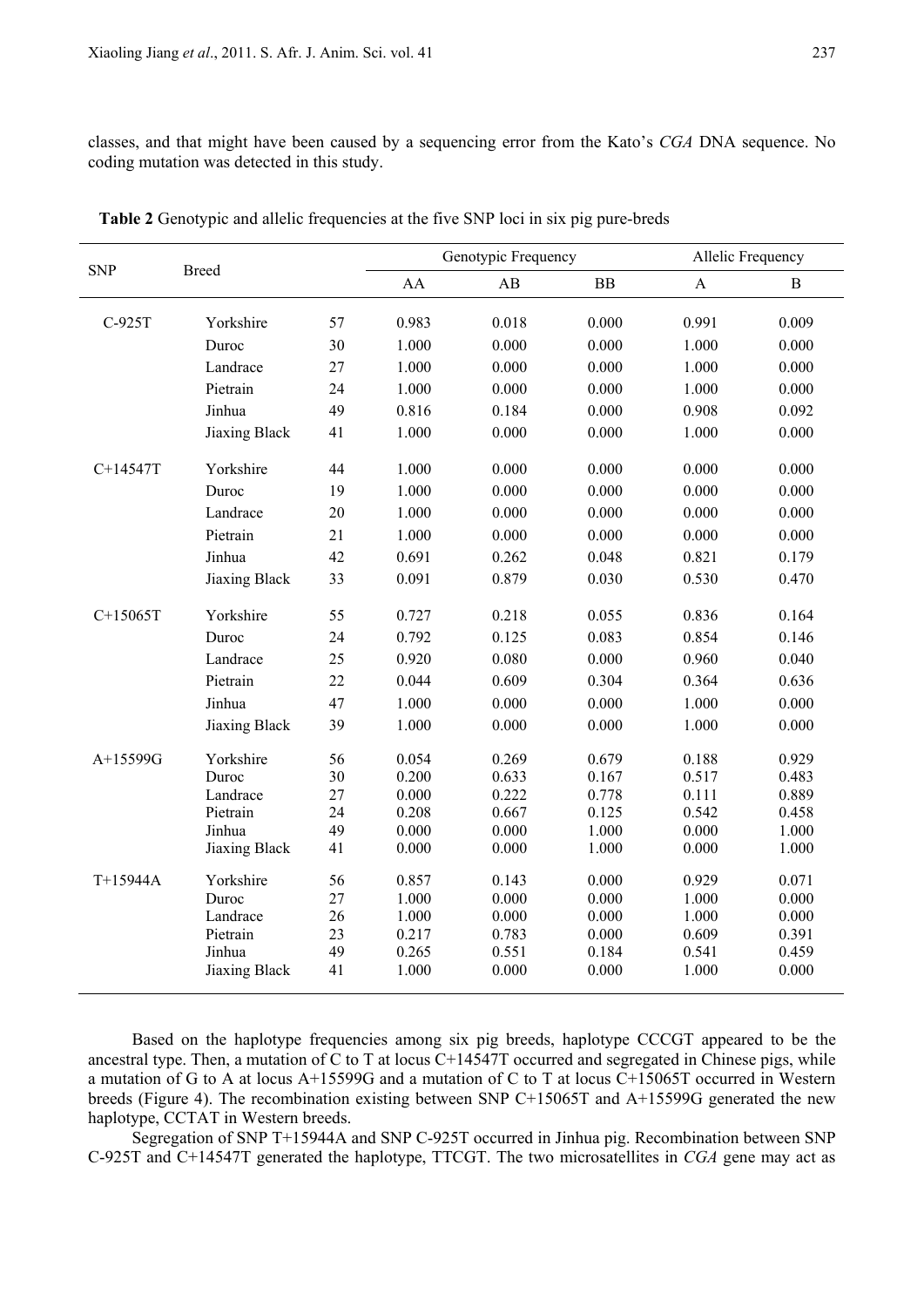| Haplotypes <sup>1</sup> | Jiaxing Black | Jinhua | Pietrain | Duroc | Landrace | Yorkshire |
|-------------------------|---------------|--------|----------|-------|----------|-----------|
|                         |               |        |          |       |          |           |
| <b>CCCGT</b>            | 0.622         | 0.365  |          | 0.389 | 0.846    | 0.579     |
| <b>CTCGT</b>            | 0.378         | 0.135  |          |       |          |           |
| <b>TTCGT</b>            |               | 0.042  |          |       |          |           |
| <b>CCCGA</b>            |               | 0.406  | 0.083    |       |          | 0.070     |
| <b>TCCGA</b>            |               | 0.052  |          |       |          | 0.009     |
| <b>CCCAT</b>            |               |        | 0.333    | 0.482 | 0.115    | 0.184     |
| <b>CCTGT</b>            |               |        | 0.063    | 0.074 | 0.039    | 0.158     |
| <b>CCTAT</b>            |               |        | 0.208    | 0.056 |          |           |
| <b>CCTGA</b>            |               |        | 0.313    |       |          |           |
|                         |               |        |          |       |          |           |

**Table 3** Haplotype frequencies of *CGA* gene in six pure-bred pig breeds

<sup>1</sup> Named after the alleles of the five SNPs in order.



**Figure 3** Linkage disequilibrium (LD) matrix plot of the five porcine *CGA* SNP markers. The plots were produced using pair-wise D'/LOD estimates of LD with the computer program, Haploview (Barrett *et al.*, 2005).

**Table 4** Association of *CGA* gene with carcass and growth traits in the Jinhua and Pietrain resource families (only traits significantly  $(P \le 0.05)$  associated with SNPs of *CGA* gene are presented)

| Trait               | $C-925T$   | $C+15065T$ | Block 1 | A+15599G | $T+15944A$ | Block 2 |  |  |
|---------------------|------------|------------|---------|----------|------------|---------|--|--|
|                     | $P$ values |            |         |          |            |         |  |  |
| Carcass weight      | 0.0261     | 0.776      | 0.054   | 0.752    | 0.767      | 0.948   |  |  |
| Ham fat weight      | 0.162      | 0.772      | 0.021   | 0.024    | 0.771      | 0.038   |  |  |
| Average BFT         | 0.238      | 0.664      | 0.044   | 0.204    | 0.685      | 0.533   |  |  |
| BFT at shoulder     | 0.456      | 0.203      | 0.032   | 0.272    | 0.214      | 0.303   |  |  |
| BFT at last rib     | 0.013      | 0.955      | 0.06    | 0.228    | 0.991      | 0.704   |  |  |
| LM area             | 0.203      | 0.927      | 0.015   | 0.064    | 0.941      | 0.025   |  |  |
| Intramuscular water | 0.811      | 0.023      | 0.140   | 0.404    | 0.034      | 0.011   |  |  |
| ADG <sup>1</sup>    | 0.015      | 0.319      | 0.038   | 0.556    | 0.396      | 0.767   |  |  |
| ADC <sup>2</sup>    | 0.021      | 0.921      | 0.069   | 0.183    | 0.963      | 0.630   |  |  |

*P* value of genetic effects <0.05 underlined; BFT – Back-fat thickness; LM - Longissimus dorsi muscle; ADG<sup>1</sup> -Average daily gain from birth to weaning;  $\text{ADC}^2$  - from birth to 180 days.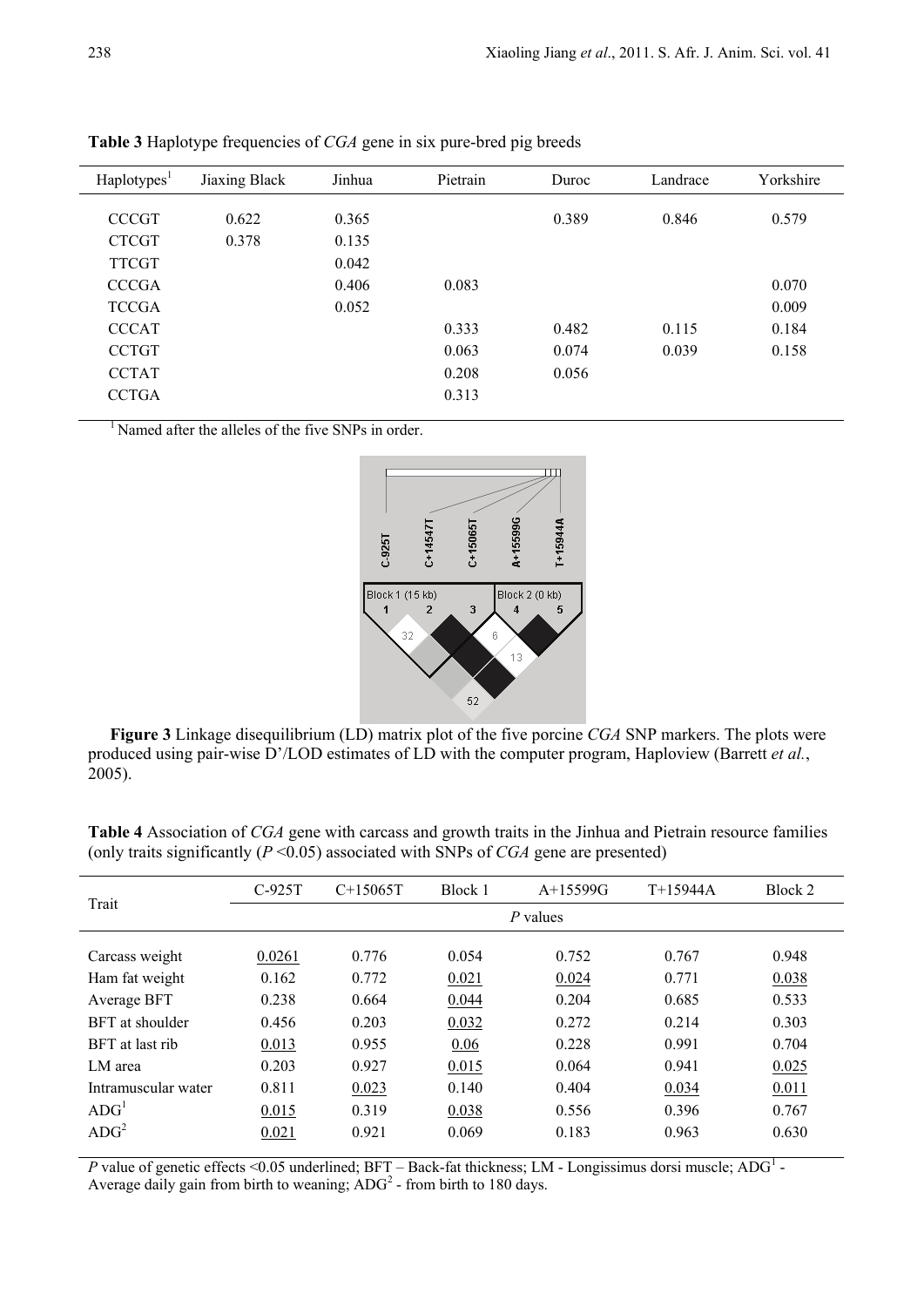| Traits                         | Genotype of C-925T   |                       |                          |  |  |  |  |
|--------------------------------|----------------------|-----------------------|--------------------------|--|--|--|--|
|                                | CC                   | <b>CT</b>             | TT                       |  |  |  |  |
| Carcass weight (kg)            | $55.5 \pm 0.28^1$    | $53.8 \pm 0.71$       | $51.8 \pm 1.48$          |  |  |  |  |
| BFT at last rib (cm)           | $2.30^b \pm 0.038$   | $2.38^{ab} \pm 0.098$ | $2.97^{\circ} \pm 0.216$ |  |  |  |  |
| ADG - birth to weaning $(g/d)$ | $175.5^b \pm 3.18$   | $201.6^a \pm 8.37$    | $181.1^{ab} \pm 15.69$   |  |  |  |  |
| ADG - birth to 180 d $(g/d)$   | $345.4^b \pm 5.41$   | $392.6^a \pm 14.36$   | $331.4^{ab} \pm 29.97$   |  |  |  |  |
|                                | Genotype of A+15599G |                       |                          |  |  |  |  |
|                                | AA                   | AG                    | GG                       |  |  |  |  |
| Ham external fat weight (kg)   | $1.86^b \pm 0.044$   | $1.96^{ab} \pm 0.026$ | $2.02^a \pm 0.039$       |  |  |  |  |

**Table 5** Least square means of significantly associated traits of SNP C-925T and A+15599G

<sup>1</sup> Least square means  $\pm$  standard errors; <sup>a, b</sup> Row means with different superscripts differ significantly at  $P$  <0.05. BFT – Back-fat thickness; ADG - Average daily gain.



**Figure 4** Deduced evolution history of the porcine *CGA* haplotypes. The triangles represent the two microsatellites which may act as recombination hot spots in the *CGA* gene.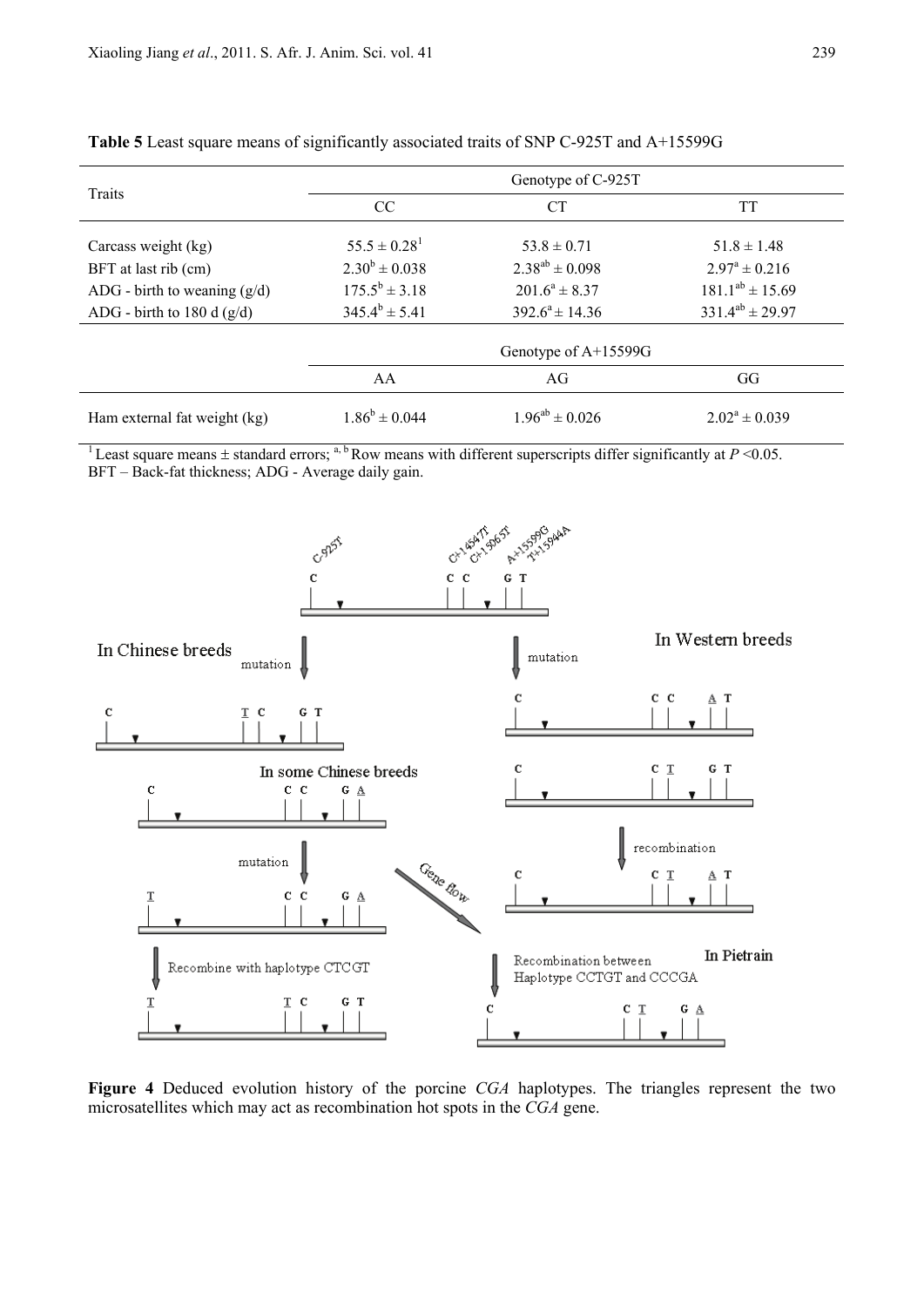recombination hot spots. The Jinhua pig is classified as a Central China pig breed type (Li *et al.*, 2004), while the Jiaxing Black pig, a subpopulation of Taihu pigs which include the well-known Meishan pig, belongs to the lower Changjiang Basin type. Whether these two polymorphisms exist only in some Chinese breed types but not in the others, remains to be investigated. Haplotypes CCCGA and TCCGA in Yorkshire and Pietrain pigs are likely to have originated from Chinese pig breeds, as the use of Chinese breeds with typical European breeds was popular in the  $18<sup>th</sup>$  century (Cesar *et al.*, 2010). Particularly in Pietrain, recombination between the Chinese pig-originated haplotype CCCGA and the Western pig-originated haplotype CCTGT generated a new haplotype CCTGA, which is common in this breed. Absence of the ancestral haplotype in Pietrain may be due to its low frequency in the population and the small sample size used in this study.

Association analysis in the resource family showed that allele T from the Jinhua pig at locus C-925T was associated with lower carcass weight and higher back-fat thickness at the last rib, and the heterozygotes showed significantly faster growth rates than the homozygotes (Table 5). However, when incorporating the SNP C+15065T, i.e. using block 1 as genetic factor, the association possibility decreased. This suggested that only SNP C-925T, which locates in the promoter region, may be the candidate causative SNP or in linkage at a high  $r^2$  with the causative SNP which is responsible for these traits' variations. Our results confirmed the existence of QTLs adjacent to the *CGA* region for carcass composition, growth rate and backfat thickness which have been reported previously (Malek *et al.*, 2001; Beeckmann *et al.*, 2003; Liu *et al.*, 2007). Variations in the promoter region of *CGA* gene, but not the other gene components might be the candidates for these QTLs and further investigation is worthwhile.

Allele A at locus A+15599G, which is present in Western breeds, was significantly associated with lower ham external fat weight. A QTL for ham external fat weight on SSC1 in the European wild boar and Pietrain resource family has been reported by Beeckmann *et al*. (2003), and the *CGA* SNP A+15599G could be in linkage with the causative SNP for this QTL. Interestingly, haplotype block 1 also showed significant association with ham external fat weight, but combining the haplotype block 1 and SNP A+15599G decreased the association possibility. This result may be due to the low correlation between these markers.

The A allele of T+15944A and the T allele of SNP C+15065T originated from the same haplotype C-TGA. Thus, it was not surprising that they had similar results in the association analysis. However, after being adjusted with the Bonferroni correction, no significant differences in intramuscular water content existed following comparisons of their least square means. Animals with block 2 diplotype, --GA/--AT, had a lower intramuscular water content. To date, no QTL for intramuscular water content adjacent to the *CGA* region has been reported.

Thyrotropin (TSH), one of the *CGA* gene composing hormones, regulates the synthesis and release of thyroid hormones. The thyroid hormone could stimulate lipolysis directly and indirectly as a result of the potentiation of the effects of GH, glucocorticoid and glucagon. Many of the effects of GH are mediated by a group of hormones called insulin-like growth factors (*IGF's*). *GH* and *IGF'*s secretion will decline when thyroid hormone levels are low (Porterfield & White, 2007). It's known that *IGF'*s and their binding proteins are also associated with growth and fatness traits (Makgahlela *et al.*, 2009; Switonski *et al.*, 2010). Effects of the *CGA* gene on the same characters might be mediated partly by IGFs pathways. Interactions between variations of *CGA* and *IGF'*s were strongly suggested to exist.

# **Conclusion**

Several novel, non-coding polymorphisms were found in the porcine *CGA* gene in this study. Different single nucleotide polymorphisms emerged in specific pig breed populations. At least two linkage disequilibrium blocks were detected in the *CGA* gene. It is suggested that the two microsatellites in this area may act as the recombination hot spots. Association of SNP C-925T with growth rate and back-fat thickness in this study confirmed the existence of previously reported QTL and provides evidence for the roles of SNP C-925T and SNP A+15599G in affecting specific quantitative traits. Further investigation on the *CGA* promoter region with the growth rate and back-fat traits is recommended.

#### **Acknowledgement**

This work has been supported by the National Natural Science Foundation of China (No: 30972078) and National S & T Major Project (No: 2008ZX08006-003).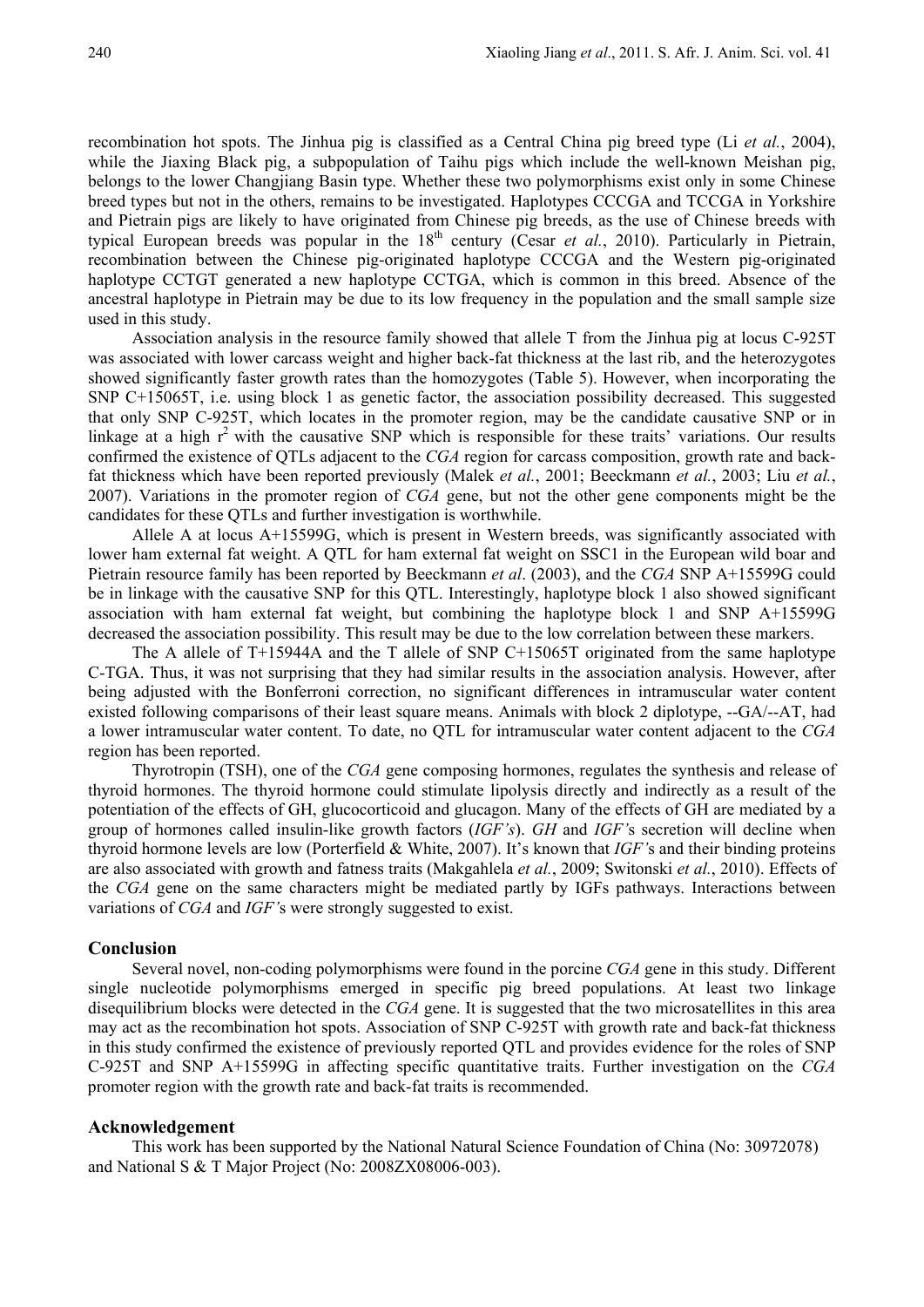#### **Reference**

- Barrett, J.C., Fry, B., Maller, J. & Daly, M.J., 2005. Haploview: analysis and visualization of LD and haplotype maps. Bioinformatics 21, 263-265.
- Beeckmann, P., Schroffel, J., Moser, G., Bartenschlager, H., Reiner, G. & Geldermann, H., 2003. Linkage and QTL mapping for Sus scrofa chromosome 1. J. Anim. Breed. Genet. 120, 1-10.
- Bidanel, J.P., Milan, D., Iannuccelli, N., Amigues, Y., Boscher, M.Y., Bourgeois, F., Caritez, J.C., Gruand, J., Le Roy, P., Lagant, H., Quintanilla, R., Renard, C., Gellin, J., Ollivier, L. & Chevalet, C., 2001. Detection of quantitative trait loci for growth and fatness in pigs. Genet. Sel. Evol. 33, 289-309.
- Bolander, F.F., 2004. Molecular Endocrinology. 3<sup>rd</sup> ed. Elsevier Ltd. Oxford, UK. pp. 31.
- Cesar, A.S.M., Silveira, A.C.P., Freitas, P.F.A., Guimaraes, E.C., Batista, D.F.A., Torido, L.C., Meirelles, F.V. & Antunes, R.C., 2010. Influence of Chinese breeds on pork quality of commercial pig lines. Genet. Mol. Res. 9, 727-733.
- De Koning, D.J., Rattink, A.P., Harlizius, B., Groenen, M.A.M., Brascamp, E.W. & Van Arendonk, J.A.M., 2001. Detection and characterization of quantitative trait loci for growth and reproduction traits in pigs. Livest. Prod. Sci. 72, 185-198.
- Edwards, D.B., Ernst, C.W., Raney, N.E., Doumit, M.E., Hoge, M.D. & Bates, R.O., 2008. Quantitative trait locus mapping in an F-2 Duroc x Pietrain resource population: II. Carcass and meat quality traits. J. Anim. Sci. 86, 254-266.
- Evans, G.J., Giuffra, E., Sanchez, A., Kerje, S., Davalos, G., Vidal, O., Illan, S., Noguera, J.L., Varona, L., Velander, I., Southwood, O.I., de Koning, D.J., Haley, C.S., Plastow, G.S. & Andersson, L., 2003. Identification of quantitative trait loci for production traits in commercial pig populations. Genetics 164, 621-627.
- Huhtaniemi, L. & Alevizaki, M., 2007. Mutations along the hypothalamic-pituitary-gonadal axis affecting male reproduction. Reprod. Biomed. Online 15, 622-632.
- Kato, Y., Ezashi, T., Hirai, T. & Kato, T., 1991. The gene for the common alpha-subunit of porcine pituitary glycoprotein hormone. J. Mol. Endocrinol. 7, 27-34.
- Kendall, S.K., Samuelson, L.C., Saunders, T.L., Wood, R.I. & Camper, S.A., 1995. Targeted disruption of the pituitary glycoprotein hormone alpha-subunit produces hypogonadal and hypothyroid mice. Gene. Dev. 9, 2007-2019.
- Li, S.J., Yang, S.H., Zhao, S.H., Fan, B., Yu, M., Wang, H.S., Li, M.H., Liu, B., Xiong, T.A. & Li, K., 2004. Genetic diversity analyses of 10 indigenous Chinese pig populations based on 20 microsatellites. J. Anim. Sci. 82, 368-374.
- Li, X. & Li, J., 2009. An almost linear time algorithm for a general haplotype solution on tree pedigrees with no recombination and its extensions. J. Bioin. Comput. Biol. 7, 521-545.
- Liu, G., Jennen, D.G.J., Tholen, E., Juengst, H., Kleinwachter, T., Holker,, M., Tesfaye D., Un, G., Schreinemachers, H.J., Murani, E., Ponsuksili, S., Kim, J.J., Schellander, K. & Wimmers, K., 2007. A genome scan reveals QTL for growth, fatness, leanness and meat quality in a Duroc-Pietrain resource population. Anim. Genet. 38, 241-252.
- Makgahlela, M.L., Fan, B., Du, Z.Q. & Rothschild, M.F., 2009. Investigation of effects of three candidate genes on leg action and fat deposition traits in pigs. S. Afr. J. Anim. Sci. 39, 127-130.
- Malek, M., Dekkers, J.C.M., Lee, H.K., Baas, T.J. & Rothschild, M.F., 2001. A molecular genome scan analysis to identify chromosomal regions influencing economic traits in the pig. I. Growth and body composition. Mamm. Genome 12, 630-636.
- Moran, C., 1993. Microsatellite repeats in pig (*Sus domestica*) and chicken (*Gallus domesticus*) genomes. J. Hered. 84, 274-280.
- Pierce, J.G. & Parsons, T.F., 1981. Glycoprotein hormones structure and function. Annu. Rev. Biochem. 50, 465-495.
- Porterfield, S.P. & White, B.A., 2007. Endocrine Physiology. 3<sup>rd</sup> ed. Mosby Inc, St Louis, USA. pp 124-152.
- Rohrer, G.A. & Keele, J.W., 1998. Identification of quantitative trait loci affecting carcass composition in swine: I. Fat deposition traits. J. Anim. Sci. 76, 2247-2254.
- Rohrer, G.A., Thallman, R.M., Shackelford, S., Wheeler, T. & Koohmaraie, M., 2006. A genome scan for loci affecting pork quality in a Duroc-Landrace F-2 population. Anim. Genet. 37, 17-27.
- Sambrook, J, Fristsch, E.F. & Maniatis, T., 2001. Molecular cloning: A laboratory manual. 3rd ed. Cold Spring Harbor Laboratory, New York, USA.